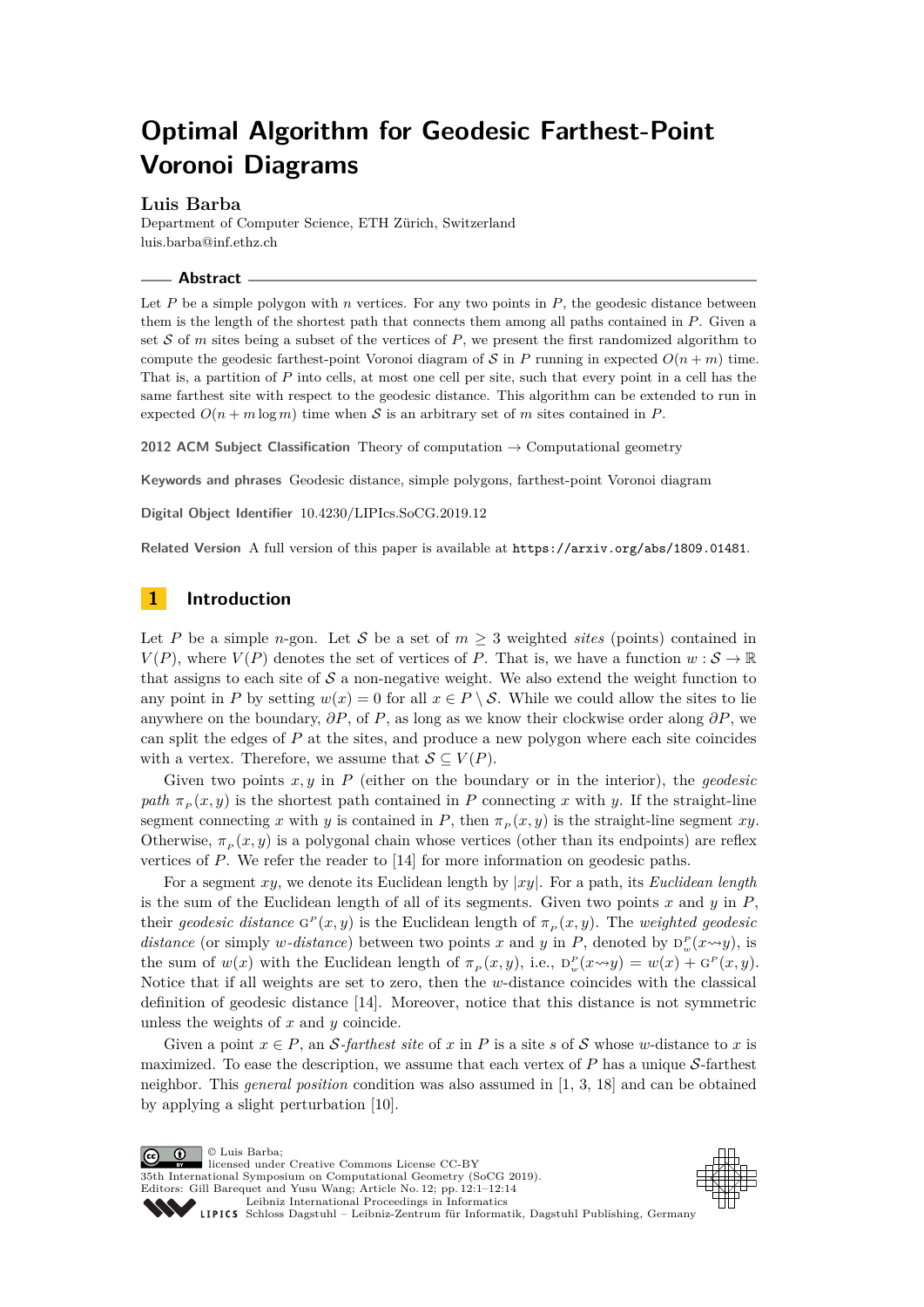<span id="page-1-0"></span>

**Figure 1** *a*) A simple polygon *P* with a set S of six weighted sites and their FVD. *b*) A new polygon *P*<sup> $\prime$ </sup> where a path of length  $w(s)$  is added at the location of each site  $s \in \mathcal{S}$ . Then the weight is set to zero and moved at the endpoint of its corresponding path. *c*) The FVD of  $S$  in  $P$  coincides with the FVD of the new sites in the new polygon  $P'$ .

For a site  $s \in \mathcal{S}$ , let  $\text{Cell}_P(s, \mathcal{S}) = \{x \in P : D_w^P(s \rightarrow x) \geq D_w^P(s' \rightarrow x), \forall s' \in \mathcal{S}\}\)$  be the (weighted farthest) *Voronoi cell* of *s* (in *P* with respect to *S*). That is, Cell<sub>*P*</sub>(*s*, *S*) consists of all the points of *P* that have *s* as one of their S-farthest sites. The union of all Voronoi cells covers the entire polygon *P*, and the closure of the set  $int(P) \setminus \bigcup_{s \in \mathcal{S}} int(Ce11_P(s, \mathcal{S}))$ defines the (weighted farthest) *Voronoi graph* of S in *P*.

The Voronoi graph together with the set of Voronoi cells defines the *weighted geodesic farthest-point Voronoi diagram* (or simply  $FVD$ ) of S in P, denoted by  $VD(S, P)$ . Thus, we indistinctively refer to  $VD(S, P)$  as a graph or as a set of Voronoi cells; see Figure [1.](#page-1-0)

Notice that having non-zero weights on our set of sites does not make the problem harder. To see this, consider a new polygon  $P'$ , where at the location of each site  $s \in S$ , a path of length *w*(*s*) is attached to the boundary of *P*. Additionally, the site *s* is given weight zero and is moved to the other endpoint of this path; see Figure [1](#page-1-0) for an illustration. In this way we obtain a new weakly simple polygon  $P'$  and a new set of sites  $S'$  that defines the same FVD as  $S$  in  $P$ . Therefore, a weighted FVD as described in this paper has the same properties as the classical farthest-point Voronoi diagram constructed using the geodesic distance [\[3\]](#page-12-1). In particular, we know that the Voronoi graph is a tree with leaves on the boundary of *P*. Also, each edge of this graph consists of a sequence of straight lines and hyperbolic arcs that may intersect *∂P* only at its endpoints [\[3\]](#page-12-1). Thus, we refer to the Voronoi graph as a *Voronoi tree*. While working with weighted sites might seem an unnecessary complication, we decided to work with them to ease the description of the recursive construction that our algorithm uses.

Let  $F_P(x, \mathcal{S})$  be the function that maps each  $x \in P$  to the *w*-distance to a S-farthest neighbor of *x* (i.e.,  $F_P(x, \mathcal{S}) = D_w^P(x \sim f_P(x, \mathcal{S}))$ ). Notice that  $F_P(x, \mathcal{S})$  can be seen as the upper envelope of the *w*-distance functions from the sites in  $S$ . Throughout the paper, we will play with this alternative way of thinking of Voronoi diagrams, either as graphs or as upper envelopes. A point  $c \in P$  that minimizes  $F_P(x, \mathcal{S})$  is called the *geodesic center* of P. Similarly, a point  $s \in P$  that maximizes  $F_P(x, S)$  (together with  $f_P(s)$ ) forms a *diametral pair* and their *w*-distance is the *geodesic diameter*.

**Related work.** The problem of computing the geodesic center of a simple *n*-gon *P* (and its counterpart, the geodesic diameter) were central in the 80's in the computational geometry community. Chazelle [\[7\]](#page-12-2) provided the first  $O(n^2)$ -time algorithm to compute the geodesic diameter. Suri [\[21\]](#page-13-4) improved upon it by reducing the running time to  $O(n \log n)$ . Finally, Hershberger and Suri [\[12\]](#page-13-5) introduced a matrix search technique that allowed them to obtain a linear-time algorithm for computing the diameter.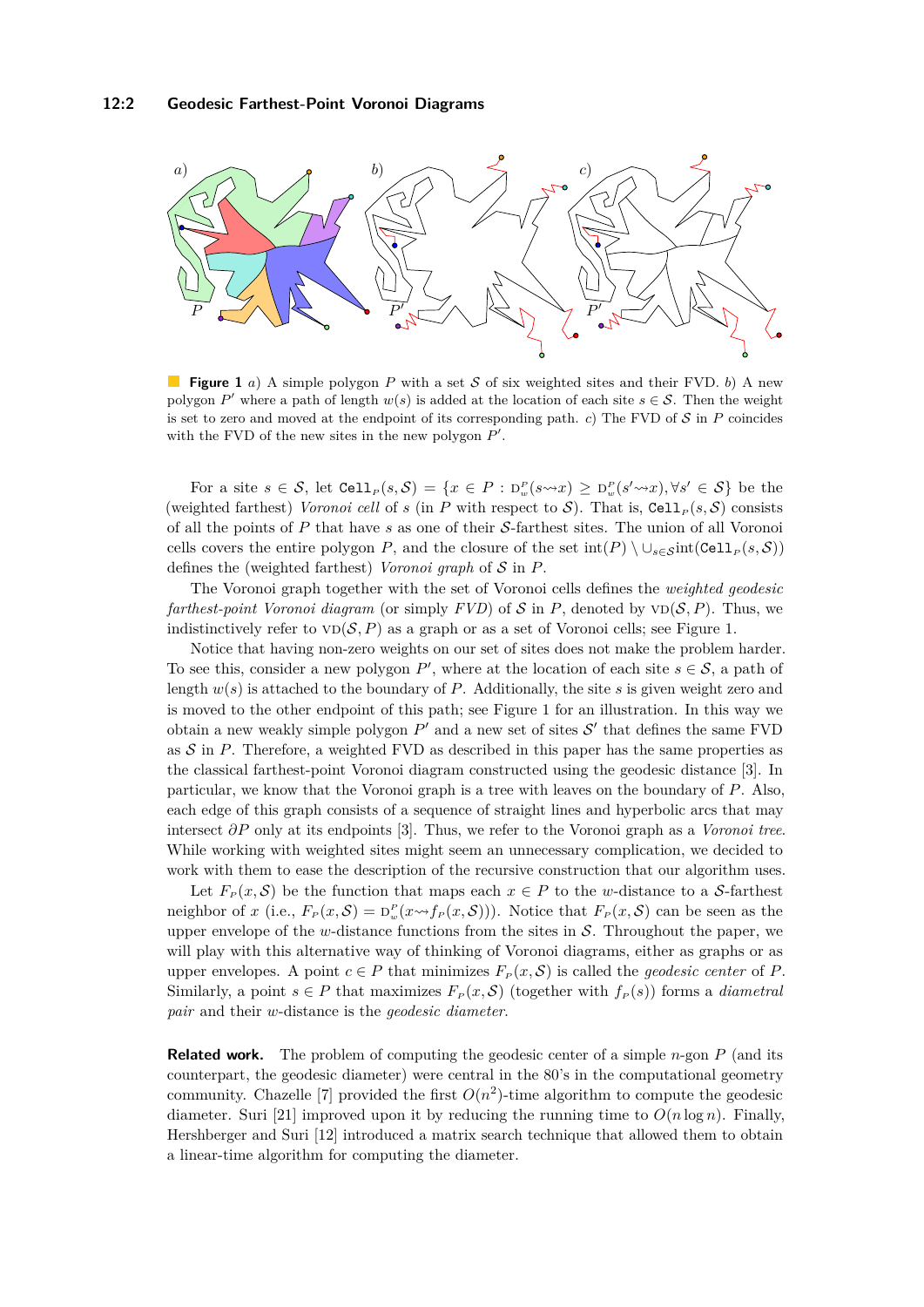The first algorithm for computing the geodesic center of *P* was given by Asano and Toussaint [\[4\]](#page-12-3), and runs in  $O(n^4 \log n)$  time. This algorithm computes a super set of the vertices of the Voronoi tree of  $VD(S, P)$ , where S is the set of vertices of P. Shortly after, Pollack et al. [\[20\]](#page-13-6) improved the running time to  $O(n \log n)$ . This remained the best running time for many years until recently when Ahn et al. [\[1\]](#page-12-0) settled the complexity of this problem by presenting a  $\Theta(n)$ -time algorithm to compute the geodesic center of *P*.

The problem of computing the FVD generalizes the problems of computing the geodesic center and the geodesic diameter. For a set S of  $m \geq 3$  sites in a simple *n*-gon P, Aronov [\[3\]](#page-12-1) presented an algorithm to compute  $VD(S, P)$  in  $O((n + m)log(n + m))$  time. While the best known lower bound is  $\Omega(n+m\log m)$ , it was not known whether or not the dependence on *n*, the complexity of *P*, is linear in the running time. In fact, this problem was explicitly posed by Mitchell [\[14,](#page-13-0) Chapter 27] in the Handbook of Computational Geometry, and solving it has become a prominent area of research in recent years. Oh et al. [\[18\]](#page-13-1) (SoCG'16) present the first improvement to this problem in more than 20 years. Using the new tools presented by Ahn et al. [\[1\]](#page-12-0), they introduce an  $O(n \log \log n + m \log m)$ -time algorithm to compute  $VD(S, P)$ . As a stepping stone, they present an  $O((n+m)\log\log n)$ -time algorithm for the simpler case where all sites are vertices of *P*. In fact, any improvement on the latter algorithm translates directly to an improvement on the general problem. In particular, a linear time algorithm for the simpler case with sites on the boundary of *P* suffices to match the lower bound and close the problem presented by Mitchell [\[14,](#page-13-0) Chapter 27] in the case of farthest-point Voronoi diagrams.

Recently, not only farthest-point Voronoi diagrams have received attention. For the nearest-point geodesic Voronoi diagram, two papers have focused in finding algorithms matching the same lower bound of  $\Omega(n + m \log m)$  [\[13,](#page-13-7) [16\]](#page-13-8). While these results work only for a limited range of *m* with respect to *n*, both papers have appeared in consecutive years in the Symposium on Computational Geometry (SoCG). In a recent breakthrough to appear in SODA'19, Oh [\[15\]](#page-13-9) presents an optimal algorithm to compute the nearest-point geodesic Voronoi diagram running in  $O(n + m \log m)$  time. However, the techniques in these papers are fundamentally based on data structures with logarithmic query time, and hence it is not conceivable to adapt them to obtain a linear-time algorithm for the case when the sites are vertices of the polygon.

**Our results.** In this paper, we provide an optimal, albeit randomized, algorithm to compute  $\text{VD}(\mathcal{S}, P)$  for the important case where all sites of S are vertices of P. Our algorithm runs in expected  $\Theta(n+m)$  time, and uses a completely different set of tools to solve the problem. Using the reduction presented by Oh et al. [\[18\]](#page-13-1), we immediately obtain an algorithm for the general case where the sites can be arbitrary points in *P*. This algorithm matches the lower bound and runs in expected  $\Theta(n+m \log m)$  time thereby solving the problem posed by Mitchell [\[14,](#page-13-0) Chapter 27] in the case of farthest-point Voronoi diagrams. It remains open to find a deterministic algorithm with the same running time.

**Our approach.** Let P be a simple *n*-gon and let S be a set of  $m > 3$  sites contained in  $V(P)$ , where  $V(P)$  is the set of vertices of P. We present a randomized  $O(n+m)$ -time algorithm to compute the FVD of  $S$  in  $P$ . We would like to use a variation of the randomized incremental construction (*RIC*) for Euclidean farthest-point Voronoi diagrams [\[9\]](#page-13-10). This algorithm inserts the sites, one by one, in random order, and constructs the cell of each newly inserted site in time proportional to its size. By bounding the expected size of each cell using backwards analysis, the incremental construction can be carried out in total linear time.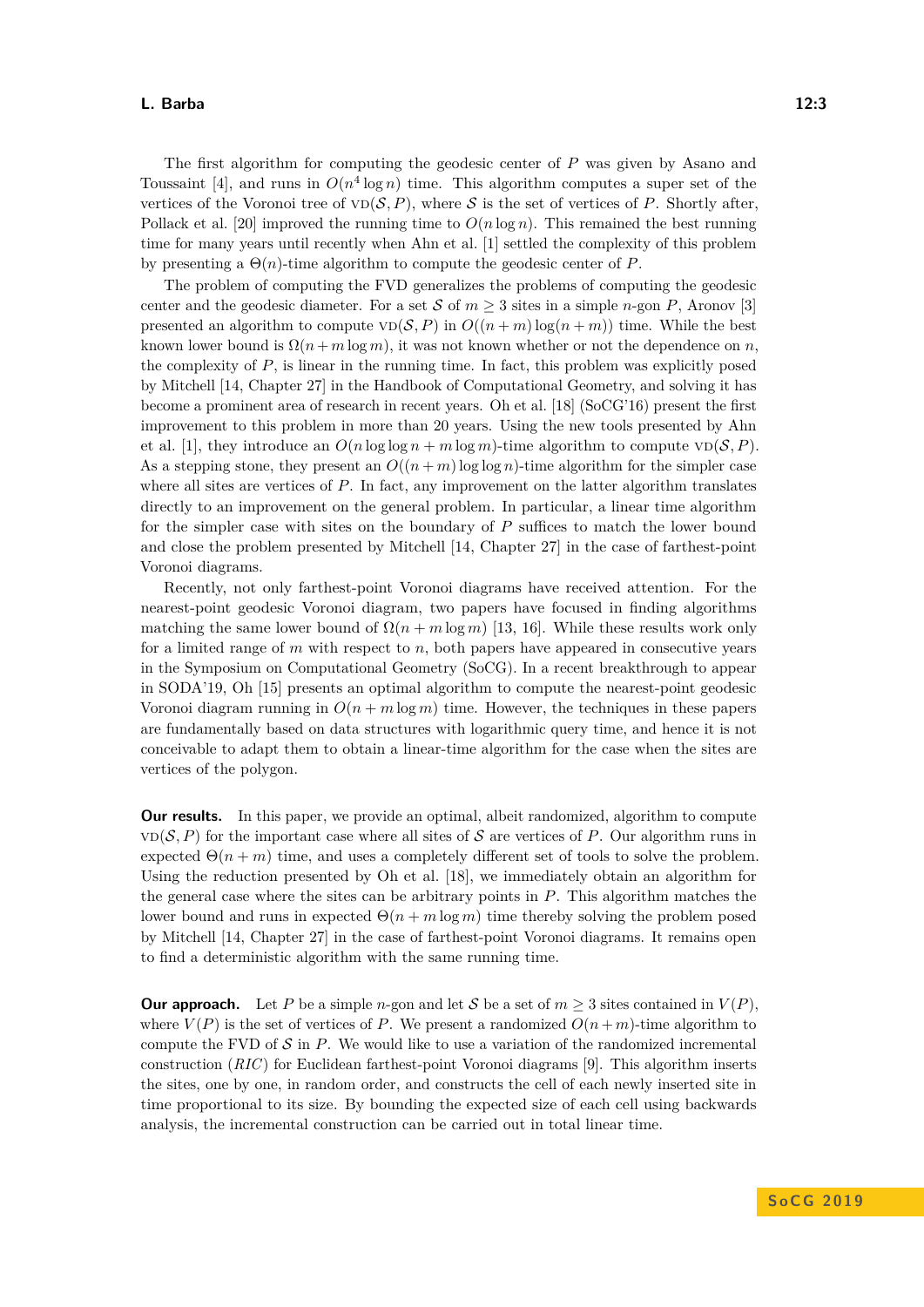### **12:4 Geodesic Farthest-Point Voronoi Diagrams**

In the geodesic case however, the complexity of a cell depends not only on the set of sites, but also on the complexity of the polygon [\[2\]](#page-12-4). Already the FVD of 3 sites can have  $\Omega(n)$ vertices and arcs. Moreover, there is an additional complication when using *w*-distances. To achieve an incremental construction, one would need to have at hand a complete description of the *w*-distance function  $D_w^P(s \rightarrow x)$  inside of the newly created cell for the inserted site *s*. If this function is precomputed in the entire polygon, this would be too costly. Thus, one needs to define these functions only at the specific locations where they are needed. An additional problem is that for a RIC, the first inserted sites must have their *w*-distance defined in almost the entire polygon. Thus, already the description-size of the *w*-distances needed for the first batch of sites (say the first *m/*100) becomes superlinear. Therefore, it seems hopeless to try a RIC without somehow reducing the complexity of *P* throughout the process. Nevertheless, a RIC works well for all the sites that come after this first batch. Intuitively, the latter insertions define smaller cells, and the space needed to describe their *w*-distances can be nicely bounded. Thus, the main question is how to deal with this first fraction of the sites.

In this paper we overcome these difficulties with a novel approach, and manage to deal with this first fraction of the sites using pruning. First, we randomly partition the sites into *B* and *R*, where  $|B| \le \alpha m$  for some constant  $0 < \alpha < 1$  (Section [3.1\)](#page-6-0). Then, we construct recursively an "approximation" of the FVD of *B* (Section [3.2\)](#page-6-1). To this end, we define a new weakly simple polygon *Q* containing *B* with only a constant fraction of the vertices of *P*. Essentially we prune from *P* all the vertices that have nothing to do with geodesic paths connecting sites in *B* with points in their respective Voronoi cells. Our approximation comes from recursively computing the FVD of *B* in *Q*. We show that the complexity of *Q* decreases sufficiently so that the recursive call leads to a linear overall running time.

However, reducing the complexity comes with a price. The *w*-distance from sites of *B* inside of *Q* turns out to be only "similar" to that in *P*. However, we make sure that these functions are accurate where it matters. After computing this "Voronoi-like" diagram for *B*, we need to deal with the sites of *R*. To this end, we turn to the RIC (Section [4\)](#page-9-0). We compute the *w*-distance from sites in *R* only inside of specific parts of *P*, making sure that they suffice for our purpose, while their overall complexity remains linear. Another challenge comes from the fact that the *w*-distances from *B* are with respect to *Q*, while the ones from *R* are not. Thus, we need to prove that the upper envelope of these functions induces a Voronoi diagram. Once we deal with these technical details, we end up with an upper envelope of functions that we prove to coincide with the FVD of  $S$  in  $P$ , finishing our construction.

We show that the insertion of each site  $r \in R$  can be carried out in expected  $O(n/m)$ time. Thus, inserting all sites of *R* can be done in expected  $O(n+m)$  time. After inserting the sites of *R*, the expected total running time of our algorithm is given by the simple recurrence  $E[T(n, m)] \leq T(n/2, m/2) + O(n + m) = O(n + m)$ . The crucial aspect of our approach that could not be achieved before this paper, is the reduction in the complexity of the polygon. Overall, we combine many different tools, from recursion, pruning, and randomization, together with all the machinery to deal with geodesic functions. Due to space constraints, the proof of all results marked with [∗] have been omitted and can be found in the full version of this paper [\[5\]](#page-12-5).

### **2 Preliminaries**

Let *P* be a simple *n*-gon and let *S* be a set of  $m \geq 3$  sites contained in  $V(P)$ . Because  $\mathcal{S} \subseteq V(P)$ , we know that  $m = |\mathcal{S}| \leq n$ .

A subset  $G \subseteq P$  is *geodesically convex* in P if for each  $x, y \in G$ , the geodesic path between *x* and *y* is contained in *G*, i.e., if  $\pi_P(x, y) \subseteq G$ . Given a set *A* of points in *P*, the *geodesic hull* of *A* in *P* is the minimum geodesically convex set in *P* that contains *A*. In particular,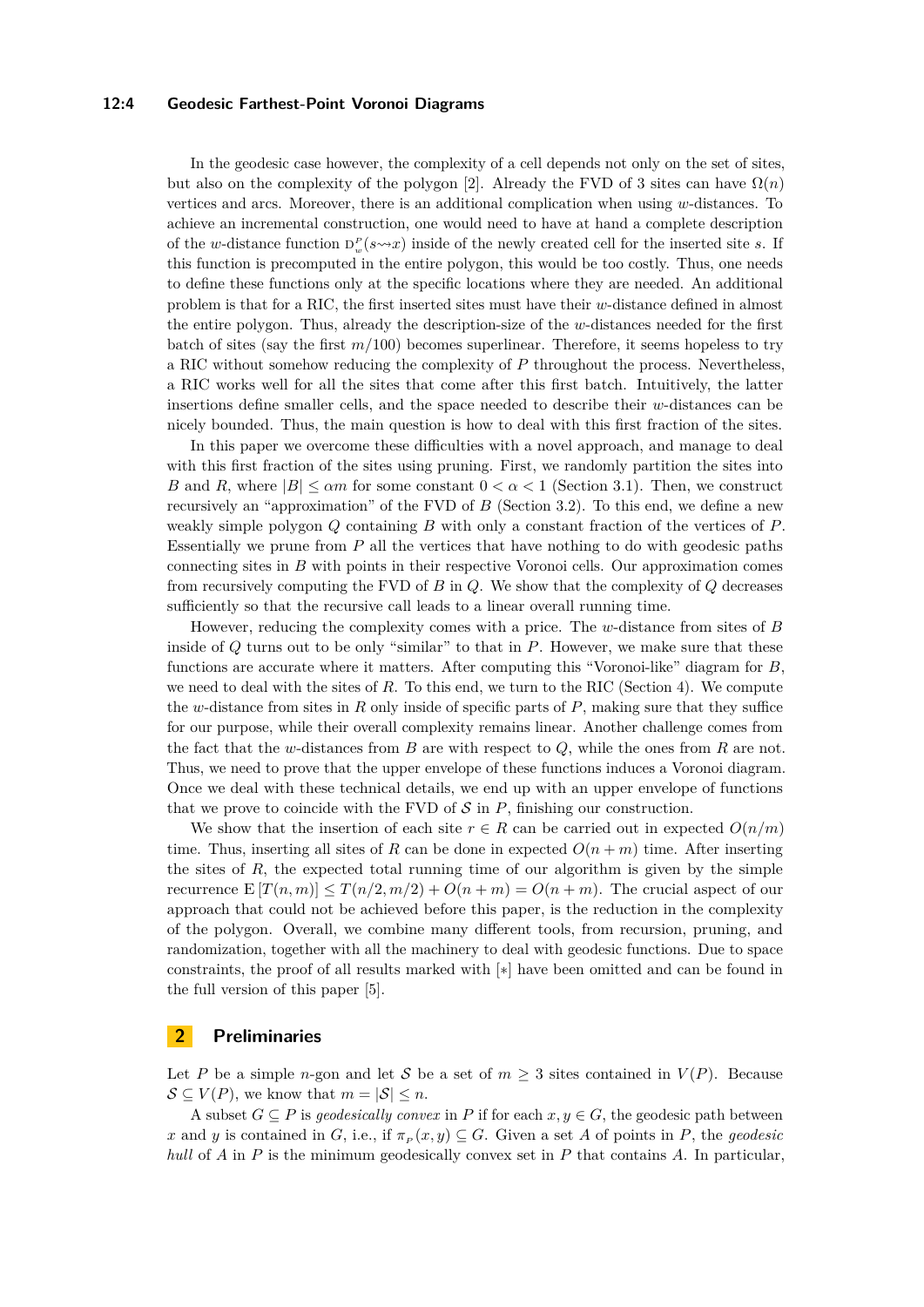if *A* ⊆ *∂P*, then the boundary of the geodesic hull of *A* is obtained by joining consecutive points of *A* along *∂P* by the geodesic path between them. Note that this geodesic hull is not necessarily a simple polygon but a weakly simple polygon. Geodesic functions in weakly simple polygons behave in the exact same way as in simple polygons, and the existing machinery applies directly with no overhead [\[6\]](#page-12-6). Thus, while many papers state their results for simple polygons, they apply directly to weakly simple polygons. In particular, all results and tools presented in this paper apply directly to weakly simple polygons. This remark is already crucial in several recent papers [\[17,](#page-13-11) [18\]](#page-13-1).

<span id="page-4-0"></span>I **Lemma 1** (Restatement of Lemma 2 of [\[19\]](#page-13-12))**.** *Let A* ⊆ *∂P be a set of O*(*n*) *points sorted along*  $\partial P$ *. Then the geodesic hull of*  $A$  *in*  $P$  *can be computed in*  $O(n)$  *time.* 

Let  $\text{VD}_{\partial}(\mathcal{S}, P)$  be the FVD of S restricted to the boundary of P. More formally, for each *s* ∈ S, let bCell<sub>*P*</sub> $(s, S)$  = Cell<sub>*P</sub>* $(s, S)$  ∩  $\partial P$  be the *boundary cell* of *s* and let  $VD_{\partial}(S, P)$  be</sub> the union of these boundary cells. The construction of  $VD_{\partial}(\mathcal{S}, P)$  has often been a stepping stone in the computation of  $VD(S, P)$  [\[3,](#page-12-1) [18\]](#page-13-1), and our algorithm follows the same approach. The following result from [\[18\]](#page-13-1) allows us to compute it efficiently.

<span id="page-4-2"></span>▶ **Theorem 2** (Theorem 9 of [\[18\]](#page-13-1)). Let P be an *n*-gon and let  $S ⊆ V(P)$  be a set of sites. *Then, we can compute*  $VD_{\partial}(\mathcal{S}, P)$  *in*  $O(n)$  *time.* 

Using this procedure, we can find out in  $O(n)$  time which sites of S have a non-empty Voronoi cell. Therefore, we can forget about the sites with empty cells and assume without loss of generality from now on that all sites of  $S$  have non-empty Voronoi cells.

Given a site  $s \in \mathcal{S}$  and a polygonal chain  $C \subseteq \partial P$  with endpoints p and p', the funnel of *s* to *C* in *P*, denoted by Funnel<sub>*P*</sub>( $s \to C$ ), is the geodesic hull of *s* and *C* in *P*. It is known that Funnel<sub>*P*</sub>( $s \rightarrow C$ ) coincides with the weakly simple polygon contained in *P* bounded by  $C, \pi_P(s, p')$  and  $\pi_P(s, p)$  [\[1\]](#page-12-0). For ease of notation, we denote  $\text{Funnel}_P(s \to \text{bCell}_P(s, S))$ simply by Funnel<sub>P</sub> $(s, S)$ , i.e., the funnel with apex *s* that goes to bCell<sub>P</sub> $(s, S)$ . The following lemma shows the relation between Voronoi cells and their funnels.

▶ **Lemma 3** (Consequence of Lemma 4.1 of [\[1\]](#page-12-0)). *Given a site*  $s \in S$ , the Voronoi cell Cell<sub>*P*</sub> $(s, S)$  *is contained in the funnel* Funnel<sub>*P*</sub> $(s, S)$ *.* 

We are also interested in bounding the total complexity of the funnels of sites in  $S$ . Given a polygon *Q*, let |*Q*| denote its *combinatorial complexity* (or just *complexity*), i.e., the number of vertices and edges used to represent it.

<span id="page-4-3"></span>▶ Lemma 4 (Consequence of Corollaries 3.8 and 4.4 of [\[1\]](#page-12-0)). *Given an n-gon P and a set*  $\mathcal{S} \subseteq V(P)$ ,  $\sum_{s \in \mathcal{S}} |\text{Funnel}_P(s,\mathcal{S})| = O(n)$ *. Also, all funnels can be computed in*  $O(n)$  *time.* 

## <span id="page-4-1"></span>**2.1 The simplification transformation**

The following transformation allows us to modify the input of our problem and assume some nice structural properties without loss of generality. In this section and for this transformation, we allow the given polygon *P* to be weakly simple instead of a simple *n*-gon. The result of the transformation described in this section takes a weakly simple polygon with a set of weighted sites as input, and produces a new simple polygon with a new set of weighted sites. Moreover, this resulting polygon has a particular structure that is crucial in the recursive calls of our algorithm.

Let  $\mathcal{L}_{S,P}$  be the set of leaves of  $VD(\mathcal{S}, P)$ . We first notice that we can focus on a specific geodesically convex subpolygon of *P* to compute  $VD(S, P)$ .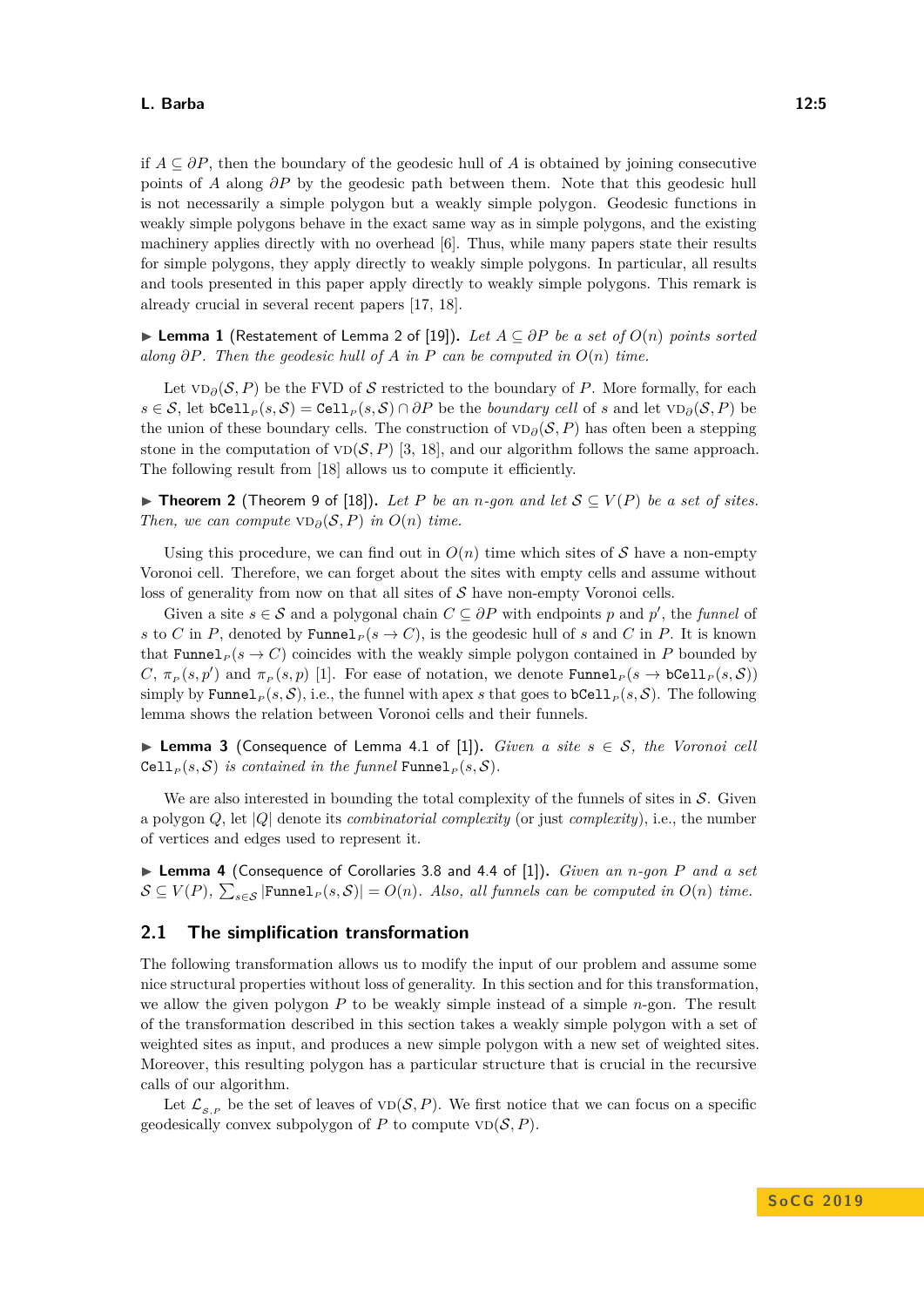<span id="page-5-0"></span>

**Figure 2** *a*) A simple polygon *P* with a set S of six weighted sites and their FVD. *b*) The polygon *H* being the geodesic hull of  $\mathcal{L}_{S,P}$  and S. *c*) The simplification transformation allows to redefine the problem inside a simpler polygon *G* with a new set of weighted sites and obtain the same FVD.

**► Lemma 5.** *Let H be the geodesic hull of*  $S \cup \mathcal{L}_{S,P}$  *in P. Then, for each*  $s \in S$ *,*  $C \in \mathbb{L}^H$ ,  $(s, S) \subseteq$ Cell<sub>*P*</sub> $(s, S)$ *. Moreover, the Voronoi trees of*  $VD(S, H)$  *and*  $VD(S, P)$  *coincide.* 

**Proof.** Let *s* be a site of S and let  $x \in H$ . Because *H* is a geodesically convex subset of *P*, and since  $x, s \in H$ , we know that  $\pi_H(x, s) = \pi_P(x, s)$ . That is, the *w*-distance to *x* from each site in  $S$  is the same in  $P$  and  $H$ . Therefore, the  $S$ -farthest sites of  $x$  are also preserved, which implies that  $\text{Cell}_H(s, \mathcal{S}) \subseteq \text{Cell}_P(s, \mathcal{S})$ . Because this happens for each Voronoi cell of  $S$  in  $H$ , and since the leaves belong also to  $H$ , the Voronoi trees coincide.

While the geodesic hull *H* of  $S \cup \mathcal{L}_{S,P}$  in *P* does not necessarily have lower complexity than *P*, it has some nice structure. We know that its boundary consists of geodesic paths that connect consecutive points in  $S \cup \mathcal{L}_{S,P}$  along  $\partial P$ . However, this geodesic hull *H* is not necessarily a simple polygon; see Figure [2.](#page-5-0) To make it simple, we need to deal with "dangling paths" as follows.

We say that a vertex of *H* is *H*-open if it is incident to the interior of *H*. For each  $s \in \mathcal{S}$ , let  $a_s$  be the *H*-open vertex of Funnel<sub>*P*</sub>( $s$ ,  $\mathcal{S}$ ) that is geodesically closest to *s*. Note that all paths from *s* to any point in the interior of *H* pass through *as*. However, as long as the length of the geodesic path  $\pi_P(s, a_s)$  remains the same, the shape of this path is irrelevant. In fact, this is equivalent to giving  $a_s$  a weight such that each distance measured from  $a_s$  to points in the interior of *H* has an added value of  $D_w^P(s \rightarrow a_s)$ .

To formalize this intuition, we define a new polygon, a new set of sites, and a new weighted distance function as follows. Let  $\mathcal{A} = \{a_s : s \in \mathcal{S}\}\)$  be the set of *m H*-open vertices defined by S. These vertices are our new set of sites. Let  $G(P, S)$  (or simply G if P and S are clear from the context) be the geodesic hull of  $A \cup \mathcal{L}_{S,P}$  in *P*. Note that  $G \subseteq H$  is a simple polygon by the definition of each  $a_s$  in A. We define a new weight function  $w': G \to \mathbb{R}$ so that  $w'(x) = \begin{cases} D_w^P(s \leadsto a_s) & \text{if } x = a_s \in A \end{cases}$  $\frac{d}{dx}$   $\frac{d}{dx}$   $\frac{d}{dx}$   $\frac{d}{dx}$  if *s* and *a<sub>s</sub>* coincide, then their weight is *w*(*s*).

With this new weight function, we can think of A as a set of weighted sites in G.

### <span id="page-5-1"></span>**► Lemma 6.**  $[*]$  *It holds that*  $VD(A, G)$  *and*  $VD(S, P)$  *have the same Voronoi trees.*

By Lemma [6,](#page-5-1) we can always transform the problem of computing the FVD of S in *P* as follows. Recall that  $\mathcal{L}_{\mathcal{S},P}$  is the set containing each leaf of  $VD(\mathcal{S}, P)$  and that  $m = |\mathcal{S}|$ . Compute  $\text{VD}_{\partial}(\mathcal{S}, P)$  and the funnel Funnel<sub>*P*</sub>(*s*,  $\mathcal{S}$ ) of each site in  $\mathcal{S}$  in total  $O(n)$  time. Because  $S \cup \mathcal{L}_{S,P} \subseteq \partial P$  and has size  $2m = O(n)$ , we can compute *H* the geodesic hull of  $S \cup \mathcal{L}_{S,P}$  in *P* in  $O(n)$  time using Lemma [1.](#page-4-0) After that, consider the set A of *H*-open vertices as defined above. Again, we can compute the geodesic hull *G* of  $A \cup \mathcal{L}_{S,P}$  in *P* in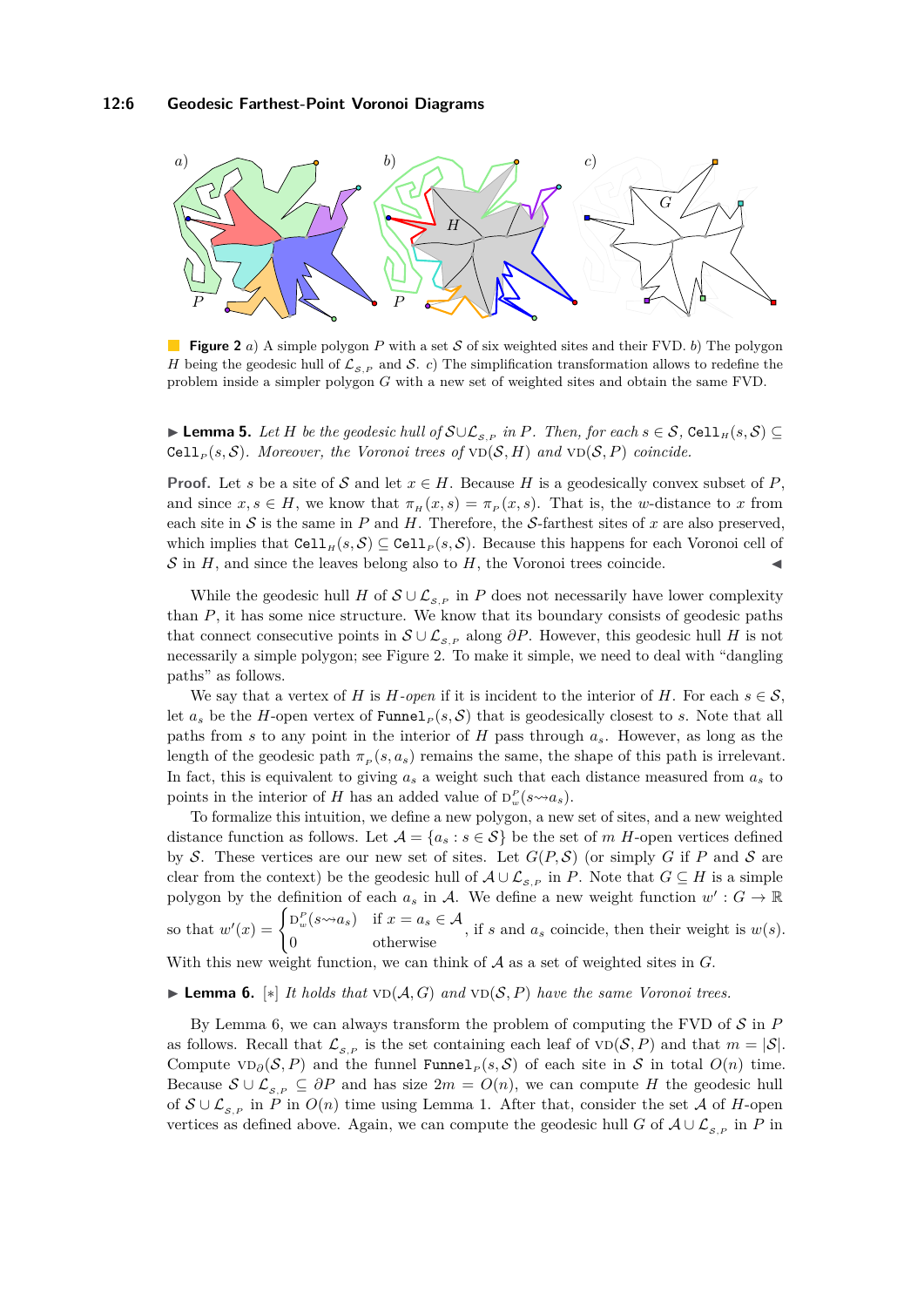$O(n)$  time using Lemma [1.](#page-4-0) By Lemma [6,](#page-5-1)  $VD(A, G)$  and  $VD(S, P)$  coincide, so we can forget about *P* and *S*, and focus simply on *G* and A to compute the FVD. We call this process the *simplification transformation*; see Figure [2.](#page-5-0) Note that the only convex vertices of *G* are the sites in A and the leaves in  $\mathcal{L}_{S,P}$ . We summarize the main properties of this simplification transformation in the following result.

<span id="page-6-2"></span>**► Lemma 7.** Let P be a simple n-gon and let  $S \subseteq V(P)$  be a set of  $m \geq 3$  sites. The *simplification transformation computes in*  $O(n)$  *time a new simple polygon*  $G$  *with at most*  $n+m$  *vertices and a new set*  $A \subseteq V(G)$  *of m weighted sites such that (1) the Voronoi trees of*  $\text{VD}(\mathcal{A}, G)$  and  $\text{VD}(B, P)$  *coincide, and (2) the set of convex vertices of G is exactly*  $\mathcal{A} \cup \mathcal{L}_{S, P}$ .

### **3 Computing the FVD**

Let *P* be a simple polygon and let *S* be a set of  $m > 3$  weighted sites contained in  $V(P)$ . Using the simplification transformation defined in Section [2.1,](#page-4-1) we can assume without loss of generality that *P* is a simple polygon with at most  $n + m$  vertices, and among them, its convex vertices are exactly the sites in S and the leaves of  $\mathcal{L}_{S,P}$  (see Lemma [7\)](#page-6-2). That is, it consists of at most 2*m* convex vertices. If we consider consecutive vertices in  $S \cup \mathcal{L}_{\text{S},p}$ along *∂P*, the chain connecting them consists only of reflex vertices of *P*, or is a single edge. The next step explained in the following section is to randomly partition  $S$ . Note that if  $m = O(1)$ , we can compute  $VD(S, P)$  in  $O(n)$  time by computing their bisectors and considering their overlay. Thus, we assume that *m* is larger than some predefined constant.

### <span id="page-6-0"></span>**3.1 First phase: the partition**

We compute in linear time  $\text{VD}_{\partial}(\mathcal{S}, P)$  using Lemma [2,](#page-4-2) and let  $\mathcal{L}_{S,P}$  be the set of leaves of vD(S, P). Note that  $|\mathcal{L}_{\mathcal{S},P}| = m$ . For each  $s \in \mathcal{S}$ , we compute the funnel Funnel<sub>P</sub>(s, S). Given a subset  $R \subseteq S$ , let  $\kappa(R) = \sum_{r \in R} |\text{Funnel}_P(r, S)|$  be the *magnitude* of *R*. Lemma [4](#page-4-3) implies that  $\kappa(\mathcal{S}) = O(n)$ , and that all these funnels can be computed in  $O(n)$  time. To be more precise, let  $\tau > 2$  be the constant hidden by the big *O* notation, i.e.,  $\kappa(S) \leq \tau n$ . Next, we compute a random permutation  $\Pi$  of S. Let  $0 < \alpha < 1$  be some constant to be defined later. Let *B* and *R* be a partition of *S* such that *B* consists of the first  $\lfloor \frac{\alpha}{\tau} m \rfloor$  sites according to  $\Pi$ , and  $R = S \setminus B$ . We refer to *B* and *R* as the sets of *blue* and *red* sites of *S*, respectively.

<span id="page-6-3"></span> $\blacktriangleright$  **Observation 8.** *It holds that*  $E\left[\kappa(B)\right] \leq \alpha n$  *and*  $|B| = \left\lfloor \frac{\alpha}{\tau} m \right\rfloor \leq \alpha m$ *.* 

We would like to recursively compute a Voronoi-like diagram of the sites in *B* while forgetting for a while about the red sites. Once we have this recursively computed diagram, we perform a randomized incremental construction of  $VD(S, P)$  by inserting the sites of R in the random order according to permutation Π. In the next section we discuss the recursive call to compute a diagram for *B*, and later spend Section [4](#page-9-0) detailing the insertion process.

### <span id="page-6-1"></span>**3.2 A smaller polygon**

While it would be great to compute  $VD(B, P)$ , this may be too expensive as the diagram can have large complexity, and we need our recursive call to have smaller complexity (a constant fraction reduction in the size). Thus, we would not compute  $VD(B, P)$  exactly, but we will compute an "approximation" of it. Notice that we can see  $VD(B, P)$  as the upper envelope of the *w*-distances  $D_w^P(b \rightarrow x)$ . Because these functions have a complexity that depends on the size of the polygon, we need to simplify them. To achieve this, for a site  $b \in B$ , this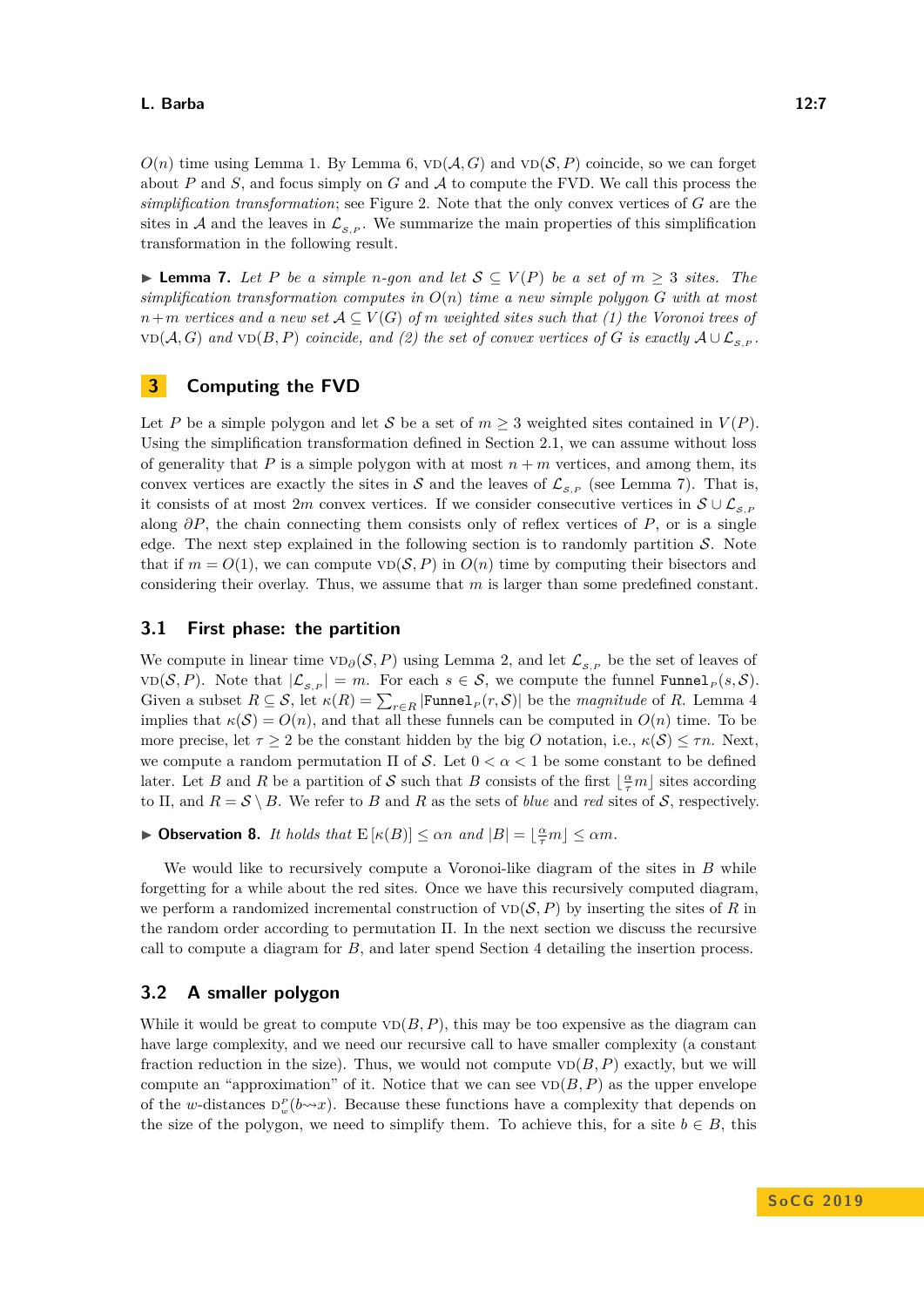<span id="page-7-0"></span>

**Figure 3** *a*) The polygon obtained from the simplification transformation, and the decomposition of its boundary into red and blue chains. *b*) The funnels of the sites in *B* are depicted, as well as all vertices in  $V_B$ . *c*) The polygon  $Q$  is obtained by taking a rubber band and keeping attached at all vertices in  $V_B \cup V_C$  and letting it snap.

simpler distance function will be completely accurate inside of  $Cell<sub>P</sub>(b, S)$ . However, for any point *x* outside of Cell<sub>*P*</sub> $(b, S)$ , this new distance from *s* to *x* will be only upper bounded by  $D_w^P(b \rightarrow x)$ . That is, distances from *b* can only get shorter, and only outside of Cell<sub>*P*</sub>(*b, S*).

To define these new distance functions, we define a new polygon *Q* of lower complexity than *P* (although  $P \subseteq Q$ ). Let  $V_B$  be the set consisting of all vertices of *P* that belong to the funnel Funnel<sub>P</sub> $(b, S)$  of some  $b \in B$ . By Observation [8,](#page-6-3) we know that the expected size of  $V_B$ is at most *αn*. Note that we could repeat the construction of *B* and *R* an expected constant number times, until we guarantee that  $V_B \le \alpha n$ . Let  $V_C$  be the set of convex vertices of *P*. By our assumption that the simplification transformation has already been applied to *P*, we know by Lemma [2.1](#page-4-1) that  $V_C$  consists of the union of S and  $\mathcal{L}_{S,P}$ , where  $\mathcal{L}_{S,P}$  is the set of leaves of  $VD(S, P)$ , i.e.,  $|V_C| \leq 2m$ . Let *Q* be a polygon defined as follows. Imagine the boundary of *P* being a rubber band, and each vertex of  $V_B \cup V_C$  being a pin. By letting the rubber band free while keeping it attached at the pins, this rubber band snaps to a closed curve defining a weakly simple polygon *Q*; see Figure [3.](#page-7-0)

<span id="page-7-1"></span>I **Lemma 9.** [∗] *The polygon Q contains P, is weakly simple, can be computed in expected*  $O(n)$  *time, and has at most*  $\alpha n + 4m$  *vertices. Moreover, for*  $x, y \in P$ *, it holds that*  $G^{Q}(x, y) \le G^{P}(x, y)$ . In particular, for each  $b \in B$  and  $x \in P$ ,  $D_{w}^{Q}(b \rightarrow x) \le D_{w}^{P}(b \rightarrow x)$ , and if  $x \in \text{Cell}_{P}(b, S)$ , then  $D_w^Q(b \rightsquigarrow x) = D_w^P(b \rightsquigarrow x)$ .

**Sketch proof.** The boundary of *Q* can be constructed by connecting consecutive points in  $V_B \cup V_C$  by geodesics contained in the complement of *P*, i.e., in a domain that has *P* as a hole or obstacle ( $Q$  is also known as the relative hull of  $V_B \cup V_C$  in this domain). Only convex vertices of *P* can be in these paths, and they can be visited only twice. Therefore, *Q* consists of at most  $|V_B| + 2|V_C| \le \alpha n + 4m$  vertices.

Our plan is now to compute the FVD of *B* in the new polygon *Q*, and then use this as a "good" approximation of  $VD(B, P)$  in *P*. By "good" we mean that the red sites can be randomly inserted in this diagram, and that the result of this whole process is indeed  $VD(S, P)$ . We will prove these properties in the next section, but for now, we focus on describing the recursive algorithm.

Let  $I(n, m)$  be the time to insert back the sites of R and obtain  $VD(S, P)$  after having recursively computed  $VD(B, Q)$ . Because *Q* consists of at most  $\alpha n + 4m$  vertices by Lemma [9,](#page-7-1) and since  $|B| \le \alpha m$  by Lemma [8,](#page-6-3) we get a recursion of the form  $T(n,m) = T(\alpha n + 4m, \alpha m) +$ *I*(*n, m*) for the running time of our algorithm. We claim that  $I(n, m) = O(n + m)$ , and we prove it in the next section. However, for  $T(n, m)$  to solve to  $O(n+m)$ , we need to look at one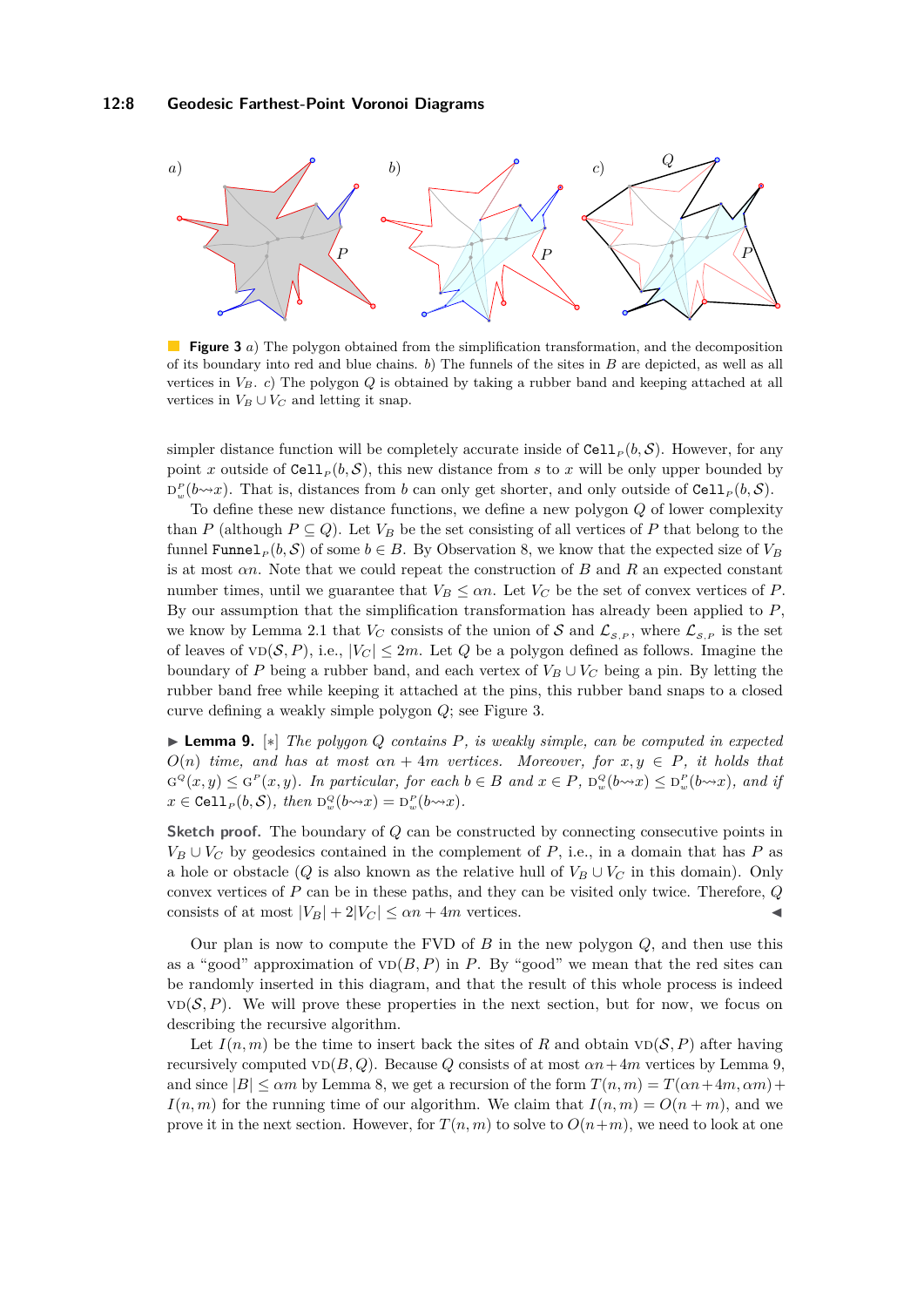more iteration of the recursion, as it can be that *αn* + 4*m* is not really smaller than *n* if *m* is large. Fortunately, because  $T(\alpha n + 4m, \alpha m) = T(\alpha(\alpha n + 4m) + 4\alpha m, \alpha^2 m) + I(\alpha n + 4m, \alpha m)$ . and by our assumption on the running time of  $I(n, m)$ , we get that

$$
T(n,m) = T(\alpha^2 n + 8\alpha m, \alpha^2 m) + O(n+m) + O(\alpha n + 4m + \alpha m).
$$

By choosing the constant  $\alpha$  sufficiently small, and since we assume that  $m \leq n$ , we can guarantee that  $T(n,m) \leq T(n/2,m/2) + O(n+m) = O(n+m)$  proving the main result of this paper. Therefore, it remains only to show that  $I(n, m)$  is indeed  $O(n + m)$ , i.e., in linear time we can insert back the red sites, and obtain the FVD  $VD(S, P)$  from the recursively computed diagram of  $VD(B, Q)$ .

### **3.3 Preprocessing the red sites**

Before going into the insertion process of the sites in *R*, we need to finish some preprocessing on them. To be able to insert these sites efficiently, we need to have a representation of the *w*-distance of each  $r \in R$  defined on a sufficiently large superset of Cell<sub>*P*</sub> $(r, S)$ .

Note that we cannot define these distance functions in the entire polygon, otherwise we are spending already too much time and space. On the other hand, if its representation is too narrow, then during the insertion it might be that the distance information is insufficient.

Recall that  $\mathcal{L}_{\mathcal{S},P}$  denotes the set of leaves of  $VD(\mathcal{S}, P)$ . Color the leaves in  $\mathcal{L}_{\mathcal{S},P}$  *purple* if they are incident to the Voronoi cell of a site in *B* and a site in *R*; see Figure [4.](#page-8-0)

<span id="page-8-0"></span>

**Figure 4** *a*) The coloring of the purple leaves of  $\mathcal{L}_{S,P}$ . *b*) For a site  $r \in R$ , the construction of  $u_r$ and  $v_r$  lying inside blue Voronoi cells. *c*) The polygon  $G_r$  where we compute the SPM of  $r$ .

Recall that given a polygon *K* and two points *x* and *y* on *∂K*, *∂K*(*x, y*) denotes the polygonal chain that starts at *x* and follows the boundary of *K* clockwise until reaching *y*. For each  $r \in R$ , let  $u_r$  and  $v_r$  respectively be the first purple leaves of  $\mathcal{L}_{s,p}$  reached from any point in  $bCell$ <sub>*P</sub>* (*r, S*) when walking counterclockwise and clockwise along  $\partial P$ . We then</sub> move  $u_r$  and  $v_r$  slightly clockwise and counterclockwise, respectively, so that they both sit inside of a blue Voronoi cell. Moreover, we know that  $bCell<sub>P</sub>(r, S)$  is contained in the interior of the path  $\partial P(u_r, v_r)$ . We define a new polygon where we define the *w*-function of *r* as follows. Because both  $u_r$  and  $v_r$  lie on  $\partial P$  and on Voronoi cells of blue sites, we know that  $u_r$  and  $v_r$  are both on  $\partial Q$ . Let  $G_r$  be a new weakly simple polygon bounded by the paths  $\pi_P(r, u_r)$ ,  $\partial Q(u_r, v_r)$  and  $\pi_P(v_r, r)$ . Notice however that the paths  $\pi_P(r, u_r)$ and  $\pi_P(v_r, r)$ , called the *walls*, are defined within the polygon *P*, while the other path bounding  $G_r$  is contained in  $\partial Q$ . Since  $P \subset Q$ , we know that  $G_r \subseteq Q$ . Moreover, the funnel Funnel<sub>*P*</sub> $(r \rightarrow \partial P(u_r, v_r))$  is contained in  $G_r$ ; see Figure [4.](#page-8-0)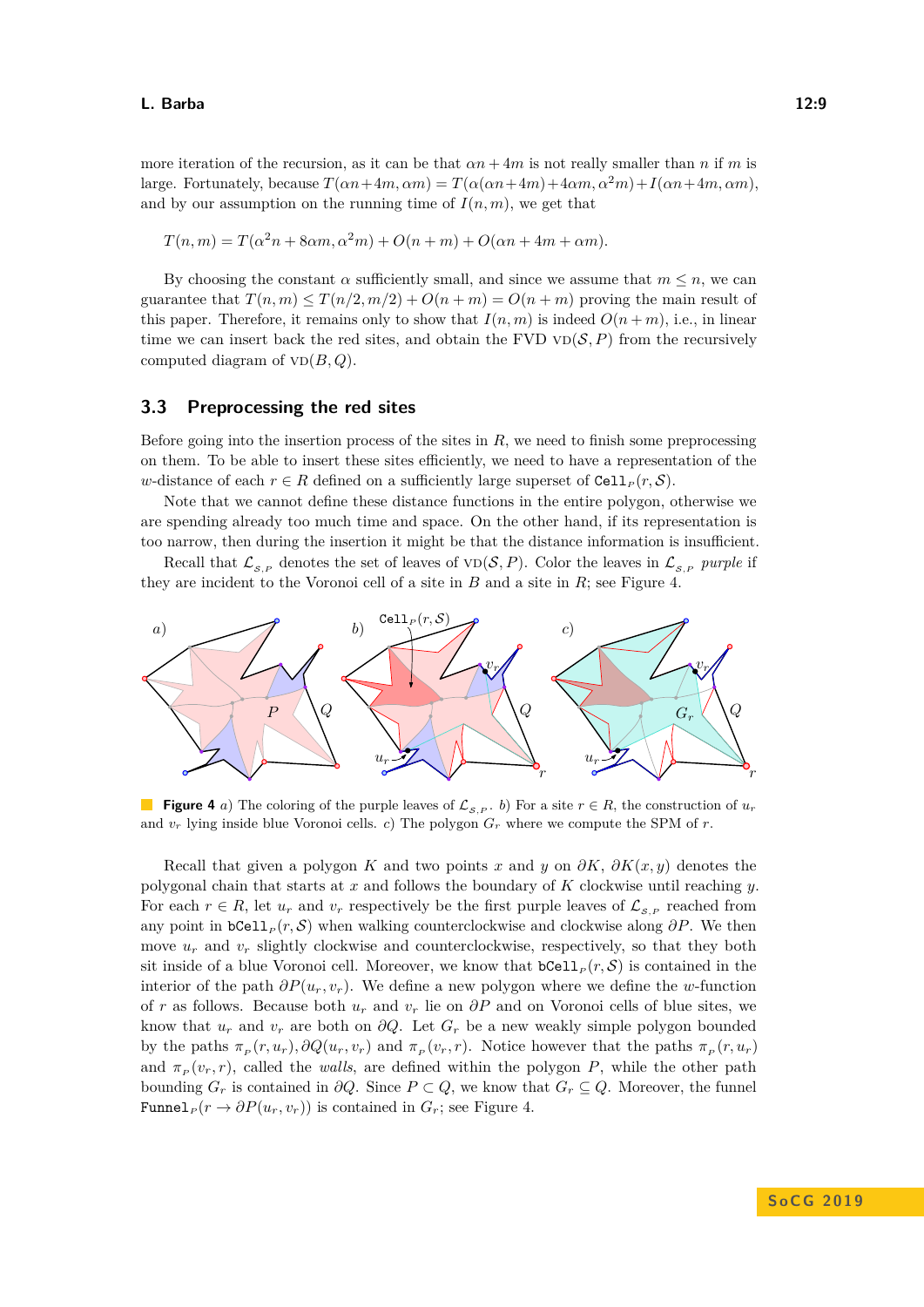#### **12:10 Geodesic Farthest-Point Voronoi Diagrams**

<span id="page-9-1"></span>**► Lemma 10.**  $[*]$  *Given*  $r \in R$ *, it holds that* Cell<sub>*P*</sub>( $r, S$ )  $\subseteq G_r$ *. Moreover, it holds that* 

$$
\mathcal{E}\left[\sum_{r \in R} |G_r|\right] = O(n) \text{ and } \bigcup_{r \in R} G_r = Q.
$$

The last technical detail is the structure used to store the *w*-distances from the sites in *R*. Let  $s \in \mathcal{S}$  and let  $H \subseteq P$  be a subpolygon such that  $s \in H$ . The *shortest-path map* (or *SPM* for short) of *s* in *H* is a subdivision of *H* into triangles such that the geodesic path to all the points in one triangle has the same combinatorial structure. By precomputing the geodesic distance to each vertex of *H*, we get a constant-sized representation of the *w*-distance from *s* inside each triangle (for more information on shortest-path maps refer to [\[11\]](#page-13-13)). We know also that the SPM of *s* in *H* can be computed in  $O(|H|)$  time [\[8,](#page-12-7) [11\]](#page-13-13).

Using these SPM's, we describe our *w*-distances as follows. For each  $r \in R$ , we compute the SPM of *r* in  $G_r$ . Because the complexity of this SPM is  $O(|G_r|)$ , we conclude that the total expected complexity of all these SPM's is  $E\left[\sum_{r \in R} |G_r|\right] = O(n)$  by Lemma [10.](#page-9-1)

### <span id="page-9-0"></span>**4 Inserting back the red sites**

After computing  $VD(B, Q)$  recursively, we would like to start the randomized incremental construction of sites of *R*. But first, we should specify how we store  $VD(B, Q)$ .

Using the SPM's, we introduce the *refined FVD* of *B* in *Q*. This refined FVD is a decomposition of *Q* into constant-size cells defined as follows: For each site  $b \in B$ , the Voronoi cell Cell<sub>c</sub>(*b*, *B*) is subdivided by the defining triangles of the SPM of *b* in *Q*. That is, we take the intersection of each defining triangle  $\triangle$  of the SPM of *b* and intersect it with the Voronoi cell of *b* to obtain a *refined triangle*. As usual, for each point in a refined triangle, the geodesic distance is measured from its apex *a* and added with  $D_w^P(b \rightarrow a)$ . Thus, each refined triangle and its distance function can be described with  $O(1)$  space. We say that *b owns* these refined triangles. In other words, we have a way to describe the upper envelope of the *w*-distances of the sites in *B* within *Q* using a collection of constant-size refined triangles.

Assume inductively that  $VD(B, Q)$  is represented as a refined FVD as described above. That is, for each site *b* of *B*, there is a collection of refined triangles owned by *b* which cover the entire Voronoi cell  $\text{Cell}_Q(b, B)$ . Let  $f_b: Q \to \mathbb{R}$  such that  $f_b(x) = D_w^Q(b \to x)$  for each  $x \in Q$ , i.e.,  $f_b$  is the function that maps each point to its *w*-distance to *b* in *Q*. Note that the refined triangles of *b* in the refined FVD of  $VD(B,Q)$  provide a representation of this *w*-distance inside Cell<sub>*Q*</sub>(*b, B*). We say that the geodesic path  $\pi$ <sub>*Q*</sub>(*b, x*) is the *witness path* of the value of  $f_b(x)$ .

▶ Observation 11. Let  $b \in B$ *. Given*  $x \in P$ *, it holds that*  $f_b(x) \leq D_w^P(b \rightsquigarrow x)$ *. Moreover, if*  $x \in \text{Cell}_{P}(b, S)$ , then  $f_b(x) = D_w^P(b \rightsquigarrow x)$ .

Let  $r \in R$  and recall that  $G_r$  is the polygon associated with  $r$  defined in Section [3.1.](#page-6-0) As a preprocessing, we have computed the SPM of *r* within  $G_r$ . We define a function  $f_r: G_r \to \mathbb{R}$ that encodes the *w*-distances from *r* with respect to the polygon *Gr*, instead of *Q*. That is,  $f_r(x) = D_w^{G_r}(x \rightarrow r)$  for each  $x \in G_r$ . In this case we say that  $\pi_{G_r}(r, x)$  is a *witness path* of the value of  $f_r(x)$ . Note that by Lemma [10,](#page-9-1) the functions  $f_r$  jointly cover polygon *Q*.

▶ **Lemma 12.**  $[*]$  *Let*  $r \in R$ *. Given*  $x \in P$ *, it holds that*  $f_r(x) \leq D_w^P(r \rightarrow x)$ *. Moreover, if*  $x \in \text{Cell}_P(r, \mathcal{S})$  and the path  $\pi_P(r, x)$  contains no point of  $\text{bCell}_P(r, \mathcal{S})$  other than its *endpoints, then*  $f_r(x) = D_w^P(r \rightarrow x)$ *.*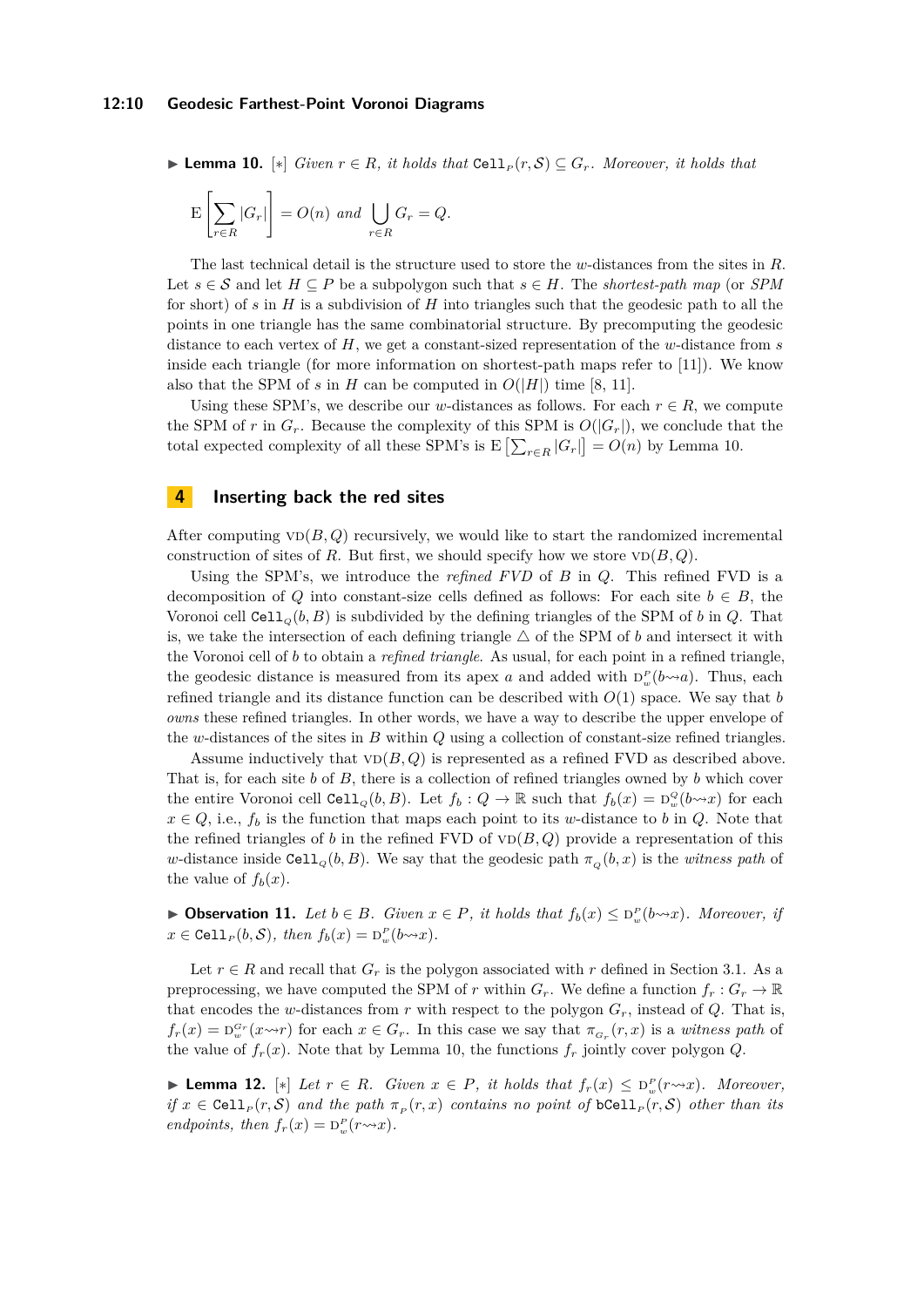Note that for each site of *R*, we have considered their *w*-distances inside of  $G_r$ , while for the sites in *B*, their *w*-distances are with respect to *Q*. Therefore, in the intermediate steps of our incremental construction, we will not have the FVD of the sites, but some Voronoi-like structure.

### **4.1 The envelope**

Note that  $VD(B, Q)$  represents already the upper envelope of the functions  $f<sub>b</sub>$  for the sites in *B*. We would like to complete this envelope by incrementally inserting the functions  $f_r$ for the sites in *R*. To deal with these upper envelopes, we introduce some definitions.

Consider the order of the sites of *R* according to the random permutation Π used to construct *B* and *R*. Let  $S_0 = B$  and for each  $1 \leq i \leq |R|$ , let  $S_i$  be the set consisting of *B* and the first *i* red sites according to the permutation Π. This is the order that we use for our randomized incremental construction. That is, on each insertion step we would like to maintain a Voronoi-like structure for the sites in  $S_i$ .

Let *s* be a site of  $S_i$ . Given a point *x* of *Q*, we say that *x* is *i*-dominated by *s* if  $f_s(x) \ge f_{s'}(x)$  for all  $s' \in S_i$ . Notice that if a point *x* is *i*-dominated, then the witness path of  $f_s(x)$  must be defined.

<span id="page-10-0"></span>**► Lemma 13.**  $[*]$  *Let s be a site of S*, and let *x be a point that is i*-dominated by *s.* If  $z \in Q$ *is a point that lies on the witness path of*  $f_s(z)$ *, then z is i-dominated by s.* 

Let *x* be a point that is *i*-dominated by *s*. Extend the last segment of the witness path of *fs*(*x*) until it touches the boundary of *Q* at a point *x* ∗ . We say that *x* ∗ is the *s-shadow* of *x*. A direct consequence of Lemma [13](#page-10-0) is the following result.

▶ **Corollary 14.** Let  $s \in S_i$ . If  $x$  is *i*-dominated by  $s$ , then its  $s$ -shadow is also *i*-dominated *by s and lies on ∂Q.*

The following result is crucial to guarantee the resulting structure after the incremental construction coincides with the desired FVD of S.

<span id="page-10-1"></span>**► Lemma 15.**  $[*]$  *For each*  $0 \leq i \leq |R|$  *and for each site*  $s \in S_i$ *, each point in the Voronoi cell*  $Cell$   $\text{Cell}_P(s, \mathcal{S})$  *is i-dominated by s.* 

### **4.2 The insertion process**

Let r be the *i*-th site of R inserted in our randomized incremental construction. To simplify our incremental construction, instead of constructing the entire set of points that are *i*dominated by *r*, which might contain several connected components, we focus exclusively on constructing the connected component containing  $\text{Cell}_P(r, \mathcal{S})$ . This simplifies the structure of the upper envelope, and helps us to prove a bound on its complexity.

We define the *envelope-graph* of  $S_i$  recursively. For the base case  $i = 0$ , the envelope-graph of  $S_0$  is simply the Voronoi-tree of  $VD(B, Q)$ . This envelope-graph induces a decomposition of *Q* into 0*-patches*. The 0*-patch* of each site  $s \in S_0$  is the connected component in this decomposition that contains  $Cell<sub>P</sub>(s, S)$ .

Given the envelope-graph of  $S_{i-1}$ , the envelope-graph of  $S_i$  is defined as follows. We consider the set of all points of *Q* that are *i*-dominated by *r* and the connected components that they induce. The *i*-patch of r is the connected component that contains  $\text{Cell}_P(r, \mathcal{S})$ induced by these points. The envelope-graph of  $S_i$  is then obtained by adding to it the boundary of the *i*-patch of *r*, and removing everything inside it. In this way, the  $(i-1)$ patches of the envelope graph of S*i*−<sup>1</sup> might shrink. However, Lemma [15](#page-10-1) guarantees that for each site  $s \in S_i$ , the Voronoi cell Cell<sub>*P*</sub>(*s*, S) is *i*-dominated by *s*. Therefore, Cell<sub>*P*</sub>(*s*, S) is still contained in the *i*-patch of *s*, i.e., the *i*-patch of *s* is non-empty.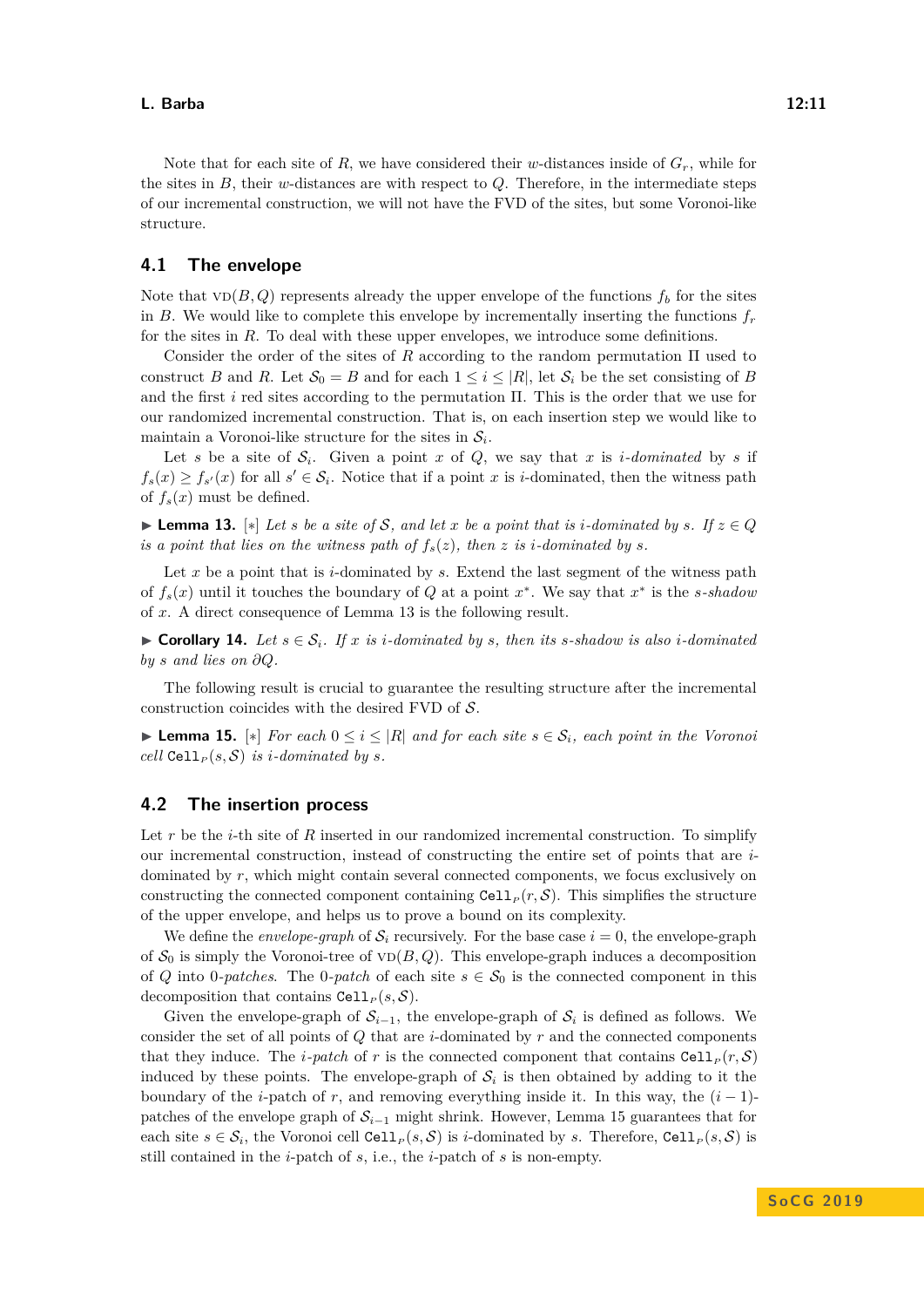#### **12:12 Geodesic Farthest-Point Voronoi Diagrams**

**► Lemma 16.**  $[*]$  *The envelope-graph of*  $S_i$  *is a tree with at most*  $2|S_i|$  *leaves lying on the boundary of Q.*

**Proof sketch.** The proof is by induction, with  $VD(B, Q)$  as base case. When inserting the *i*-th site  $r \in R$  into the envelope-graph of  $S_{i-1}$ , the *i*-patch of *r* is connected and intersects  $\partial Q$ in a single connected component. By adding this  $i$ -patch, the tree structure is preserved.  $\blacktriangleleft$ 

► **Lemma 17.**  $[*]$  *The i-patch of r is contained in*  $G_r$  *and does not intersect the walls of*  $G_r$ .

### **4.3 Algorithmic description**

We proceed now to describe algorithmically how to carry on the incremental construction described above, and construct the envelope-graph of  $S_i$ . Our algorithm starts with the refined FVD of  $VD(B, Q)$ , and on each round constructs the boundary of the *i*-patch of a new site of *R*. In addition to our envelope-graph, we maintain a set of refined triangles that cover each *i*-patch in the same way that they cover the Voronoi cells in the refined FVD; see Figure [5.](#page-11-0) We call this representation the *refined envelope* of  $S_i$ . We assume inductively that the envelope-graph of  $S_i$  is stored as a refined envelope. For the base case this holds as we assume that we have at hand the refined FVD of  $VD(R, Q)$ . In addition, we maintain the invariant that for each vertex *v* of *Q*, we know the site whose *i*-patch contains *v*. Moreover, we assume also that we have a pointer to the refined triangle of this *i*-patch that contains *v*.

<span id="page-11-0"></span>

**Figure 5** *a*) a site *b* ∈ *B* and the defining triangles of *fb*. *b*) The refined triangles obtained by intersecting with the 0-patch of  $b$ .  $c$ ) The insertion of the red site  $r$  and the update of the envelope.

For each  $b \in B$ , let  $\mu_b$  be the set of refined triangles that belong to *b*. For a site  $r \in R$ , let  $\mu_r$  denote the set of triangles used to describe  $f_r$ , i.e, the set of triangles in the SPM of  $r$ inside of  $G_r$ . Thus regardless of the case  $\mu_s$  denotes a set of triangles (and their associated distance function) *owned* by *s*.

<span id="page-11-1"></span>I **Lemma 18.** [∗] *Let r be the i-th site of R inserted in our randomized incremental construction. The i*-patch of *r* can be computed in  $O(M_r + D_r + |\mu_r|)$  time, where  $M_r$  is the size *of the i*-patch of *r*, and  $D_r$  *is the number of arcs of the envelope-graph of*  $S_{i-1}$  *that disappear. Moreover, the refined envelope of*  $S_i$  *can be obtained within the same time from that of*  $S_{i-1}$ *.* 

**Proof Sketch.** To compute the *i*-patch of *r*, the first step is to find a point lying on its boundary, which can be done by locating the leaves of  $\mathcal{L}_{\mathcal{S},P}$  bounding  $\mathsf{bCell}_P(r,\mathcal{S})$ . Next, we walk along *∂Q* until finding an endpoint *z* of the intersection of *∂Q* with the *i*-patch of *r*. Finally, we trace the boundary of the *i*-patch of *r* inside of *Q* in the standard way used in the RIC of Euclidean Voronoi diagrams. That is, by walking along the overlay of the triangles in  $\mu_r$  and the refined triangles of the refined envelope of  $\mathcal{S}_{i-1}$ , and constructing each arc of the *i*-patch of *r* at a time. The insertion time is then proportional to the size of the *i*-patch.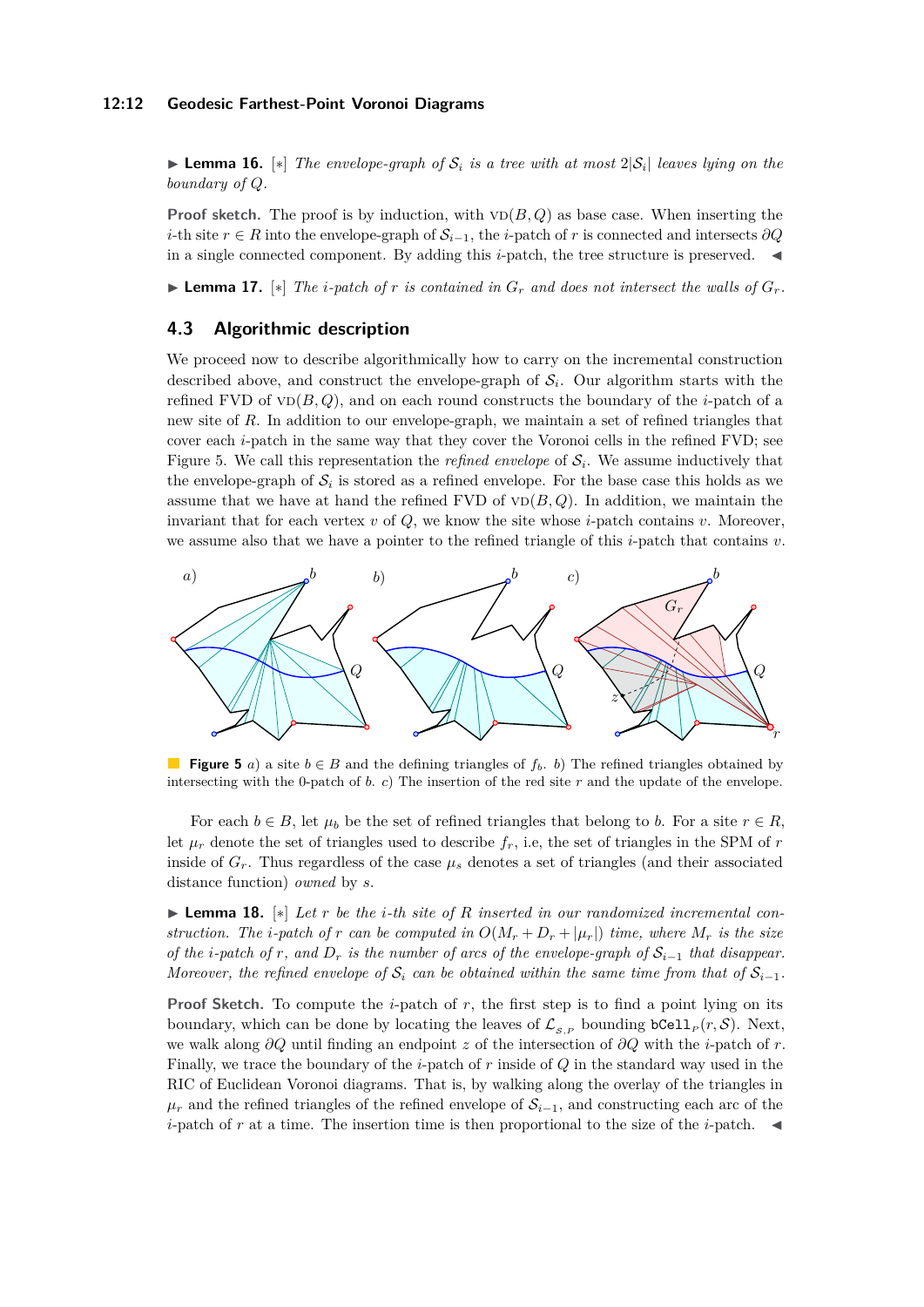The *complexity* of the envelope-graph of  $S_i$  is the number of vertices and arcs defining it.

**► Lemma 19.**  $[*]$  *The expected complexity of the envelope-graph of*  $S_i$  *is*  $O(n)$ *.* 

**Proof sketch.** Recall that for  $b \in B$ ,  $\mu_b$  is the set of refined triangles that belong to *b*, and for  $r \in R$ ,  $\mu_r$  is the set of triangles used to describe  $f_r$  inside of  $G_r$ . Since  $VD(B, Q)$  is a FVD of *B* in *Q* and by Lemma [10,](#page-9-1) we know that  $E\left[\sum_{s \in S} |\mu_s|\right] = O(n)$ . Using a charging argument, we prove that the complexity of the envelope-graph of  $S_i$  is at most  $\sum_{s \in S} |\mu_s|$ .  $\blacktriangleleft$ 

We are now ready to combine these lemmas into the main result of this section.

<span id="page-12-8"></span>I **Theorem 20.** [∗] *The envelope-graph and refined envelope of* S<sup>|</sup>*R*<sup>|</sup> *can be computed in expected*  $O(n)$  *time. Moreover, for each*  $s \in S$ *, the envelope-graph of*  $S_{|R|}$  *coincides with the Voronoi tree of*  $VD(S, P)$ *.* 

**Proof Sketch.** By Lemma [15,](#page-10-1) the |*R*|-patch of each site *s* of *S* contains its corresponding Voronoi cell Cell<sub>*P*</sub> $(s, S)$ . Because the union of these Voronoi cells covers *P*, we conclude that the |*R*|-patch of *s* and Cell<sub>*P*</sub>(*s*, S) coincide inside *P* for each  $s \in S$ . That is, the envelope-graph of  $S_{|R|}$  coincides with the Voronoi tree of  $VD(S, P)$ .

By Lemma [18,](#page-11-1) the time needed to insert all sites of  $R$ , is  $O(\sum_{r \in R} (M_r + D_r + |\mu_r|))$ . Using backwards analysis, we show that  $E[M_r] = O(n/|S|)$ . Therefore,  $E\left[\sum_{r \in R} M_r\right] = O(n)$ . Moreover, Lemma [10](#page-9-1) implies that  $\sum_{r \in R} \mu_r = O(n)$ , and since an arc is destroyed only once, we can charge this cost to the creation of the arc. Putting everything together, we conclude that the expected time needed to insert all red sites is  $O(n)$ .

We are ready to state our main result. As mentioned in Section [3.2,](#page-6-1) the running time of our algorithm is  $T(n,m) \leq T(n/2,m/2) + I(n,m)$ , where  $I(n,m)$  is the time to insert the red sites. By Theorem [20,](#page-12-8) and by our assumption that  $m \leq n$ ,  $I(n,m) = O(n + m)$ . Therefore, by solving the recurrence we obtain the following result.

▶ **Theorem 21.** Let P be a simple polygon and let S be a set of  $m \geq 3$  weighted sites *contained in*  $V(P)$ *. We can compute the FVD of* S *in* P *in expected*  $O(n+m)$  *time.* 

#### **References**

- <span id="page-12-0"></span>**1** Hee-Kap Ahn, Luis Barba, Prosenjit Bose, Jean-Lou Carufel, Matias Korman, and Eunjin Oh. A Linear-Time Algorithm for the Geodesic Center of a Simple Polygon. *Discrete & Computational Geometry*, 56(4):836–859, December 2016. [doi:10.1007/s00454-016-9796-0](http://dx.doi.org/10.1007/s00454-016-9796-0).
- <span id="page-12-4"></span>**2** Boris Aronov. On the geodesic Voronoi diagram of point sites in a simple polygon. *Algorithmica*, 4(1-4):109–140, 1989.
- <span id="page-12-1"></span>**3** Boris Aronov, Steven Fortune, and Gordon Wilfong. The furthest-site geodesic Voronoi diagram. *Discrete & Computational Geometry*, 9(1):217–255, 1993.
- <span id="page-12-3"></span>**4** T. Asano and G.T. Toussaint. Computing the geodesic center of a simple polygon. Technical Report SOCS-85.32, McGill University, 1985.
- <span id="page-12-5"></span>**5** Luis Barba. Geodesic farthest-point Voronoi diagram in linear time. *CoRR*, abs/1809.01481, 2018. [arXiv:1809.01481](http://arxiv.org/abs/1809.01481).
- <span id="page-12-6"></span>**6** Hsien-Chih Chang, Jeff Erickson, and Chao Xu. Detecting weakly simple polygons. In *Proceedings of the twenty-sixth annual ACM-SIAM Symposium on Discrete Algorithms*, pages 1655–1670. SIAM, 2014.
- <span id="page-12-2"></span>**7** Bernard Chazelle. A theorem on polygon cutting with applications. In *Proceedings of FOCS*, pages 339–349, 1982. [doi:10.1109/SFCS.1982.58](http://dx.doi.org/10.1109/SFCS.1982.58).
- <span id="page-12-7"></span>**8** Bernard Chazelle. Triangulating a simple polygon in linear time. *Discrete & Computational Geometry*, 6(1):485–524, 1991.